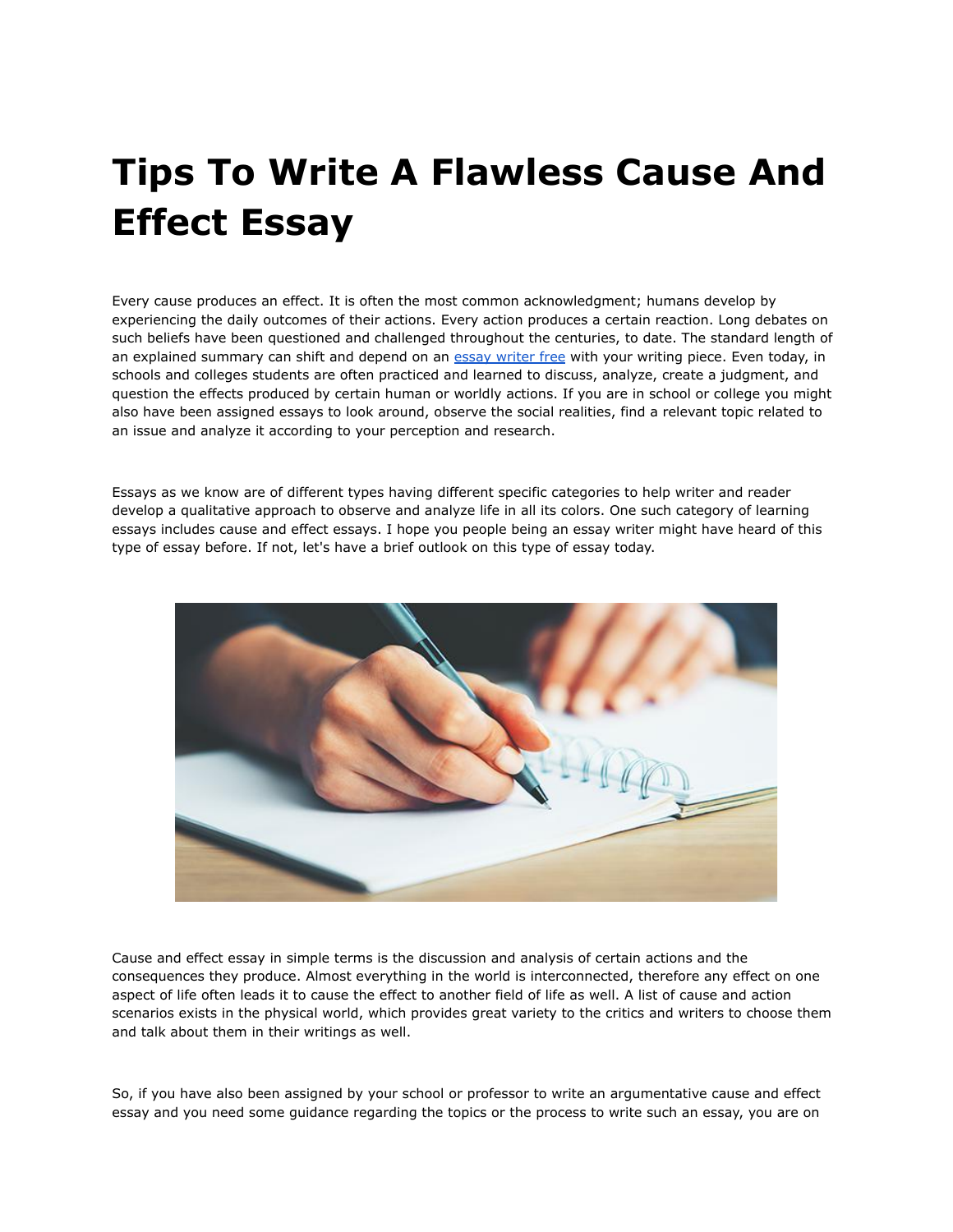the right page. I hope you can have your questions answered here easily. Let's start with certain steps you are required to adopt to write a flawless cause-and-effect essay.

## **Research and choose an effective essay topic:**

You cannot sit and directly start writing an essay with no prior research. Pre Reading and research is the most effective step you are required to start working with. Usually for such assignments, instructors often provide statements or topics so that the students don't confuse themselves or choose the wrong topics for discussion. So, when the topic of discussion has been decided, you can start working.

## **Brainstorming:**

One of the most important elements before you start with pen and paper, is brainstorming. Brainstorming is the basic technique to absorb a topic, understand it and speculate the possible directions in which you can take your discussion. There are some students who can easily buy a [professional](https://theessaywritingservice.com/) essay writing service to put their thoughts on paper. Simultaneously, perform research, understand the topic and determine the effect of one event generated changes in another event.

## **Thesis statement generation:**

Begin with persuasive writing by performing a brief analysis, a general introduction, and more towards your claim or argument of discussion. Develop a strong thesis statement.

#### **Body of the essay:**

As soon as you are familiar with the ways your conversation in the essay might proceed and end, you are supposed to start with the main discussion of the topic. Arrange your supporting ideas in paragraphs. Work to find relative evidence from authentic sources to support your claim. Each paragraph must begin with a clear topic sentence and it must include one or two pieces of evidence from other researches to support your claim.

#### **Conclusion:**

As soon as you are done with supporting your argument with solid evidence you are supposed to restate your argument in your conclusion and state possible ways that help you persuade your readers you are on the right track.

### **Accuracy and interestedness:**

As long as the essay has clarity and relevance among the arguments you must believe you are on the right track. Apart from all the academic writing key points, you must not neglect the importance of interest in your essay. If I cannot take my reader with me on an interesting debate regarding a specific critique, why should I write my paper then anyways? Because why should anyone write something if it won't interest anyone to read it. That is why your words must develop an interest in the reader and bound the reader with you.